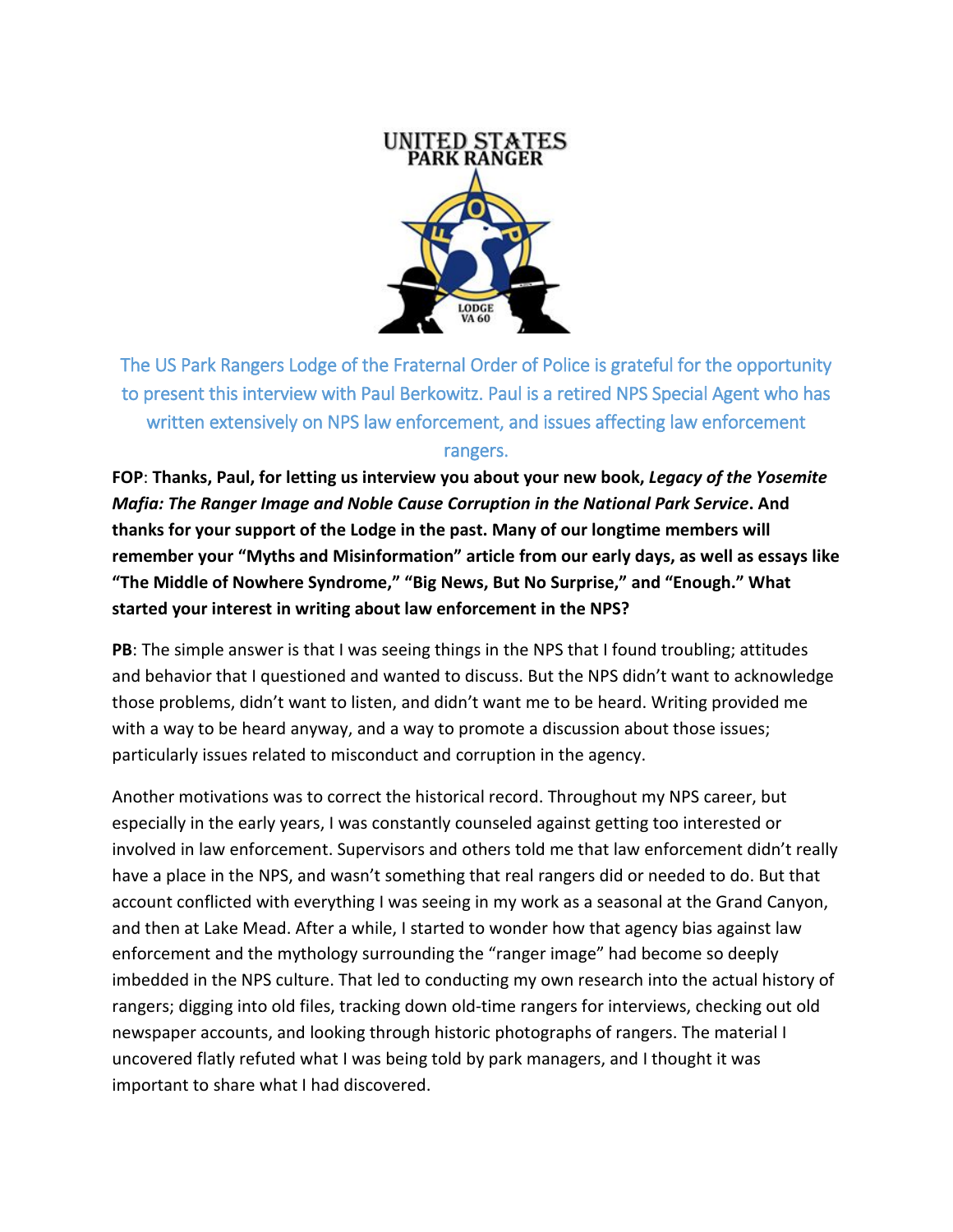## **FOP**: **When we posted a link to the book on Facebook, the first comment we received was, "I didn't see much of that anywhere." Does that surprise you?**

**PB**: Not really. In the same way that the NPS has been effective in covering up the real record of crime in parks and the historic role of rangers fighting that crime, it has been at least as effective in covering up incidents of serious misconduct within its ranks. Many employees are so indoctrinated into the NPS-way of doing things (i.e. "NPS law enforcement"), that they may not recognize misconduct or "noble cause corruption" when they see it (because "that's just how we do it here"). Beyond that, there's a risk for some of the most dedicated and idealistic employees to over-invest in the NPS for their own sense of identity and self-worth. They may be reluctant to acknowledge noble cause corruption when they do see it, because it threatens their own self-image. I'm not trying to dismiss the reader who made that comment. It may be that he or she was fortunate enough to have never really encountered it. But I suspect that after reading the book, and then reflecting on their own experiences and observations, readers like that might come to a different conclusion about what they have actually seen in their own careers.

### **FOP: How do you define "noble cause corruption," and does this differ with the traditional definition when it comes to law enforcement?**

**PB**: The term originated in criminal justice circles to describe an approach to law enforcement where a desire to "put bad guys in jail" is used as justification for "bending the rules," and worse, so that legal "technicalities" don't get in the way of an arrest and prosecution. Obvious examples include acts such as planting evidence, fabricating probable cause, embellishing reports, and concealing exculpatory evidence. But in the book, I explain that noble cause corruption can be found in other professions, where people motivated by a sense of selfrighteousness or their own "noble cause" feel equally justified in abandoning professional standards and bending the rules. There are occupations beyond law enforcement that can be – and have at times been – corrupted by a desire to advance a particular agenda or achieve a desired outcome by any means, even if those means include deviating from professional standards or violating their Constitutional oath to uphold and comply with the law.

Like law enforcement generally, which I consider one of the most noble and challenging professions there is, the NPS is particularly vulnerable to noble cause corruption, given its idealistic mission and the idealistic employees it tends to attract. Confusion over priorities can become a real problem for employees who may believe that the NPS mission takes precedence over their Constitutional oath and other legal obligations. There was actually a period in the 1990s in the Alaska region when rangers were required to sign an oath document that had literally merged the NPS mission statement together with the mandatory Constitutional oath of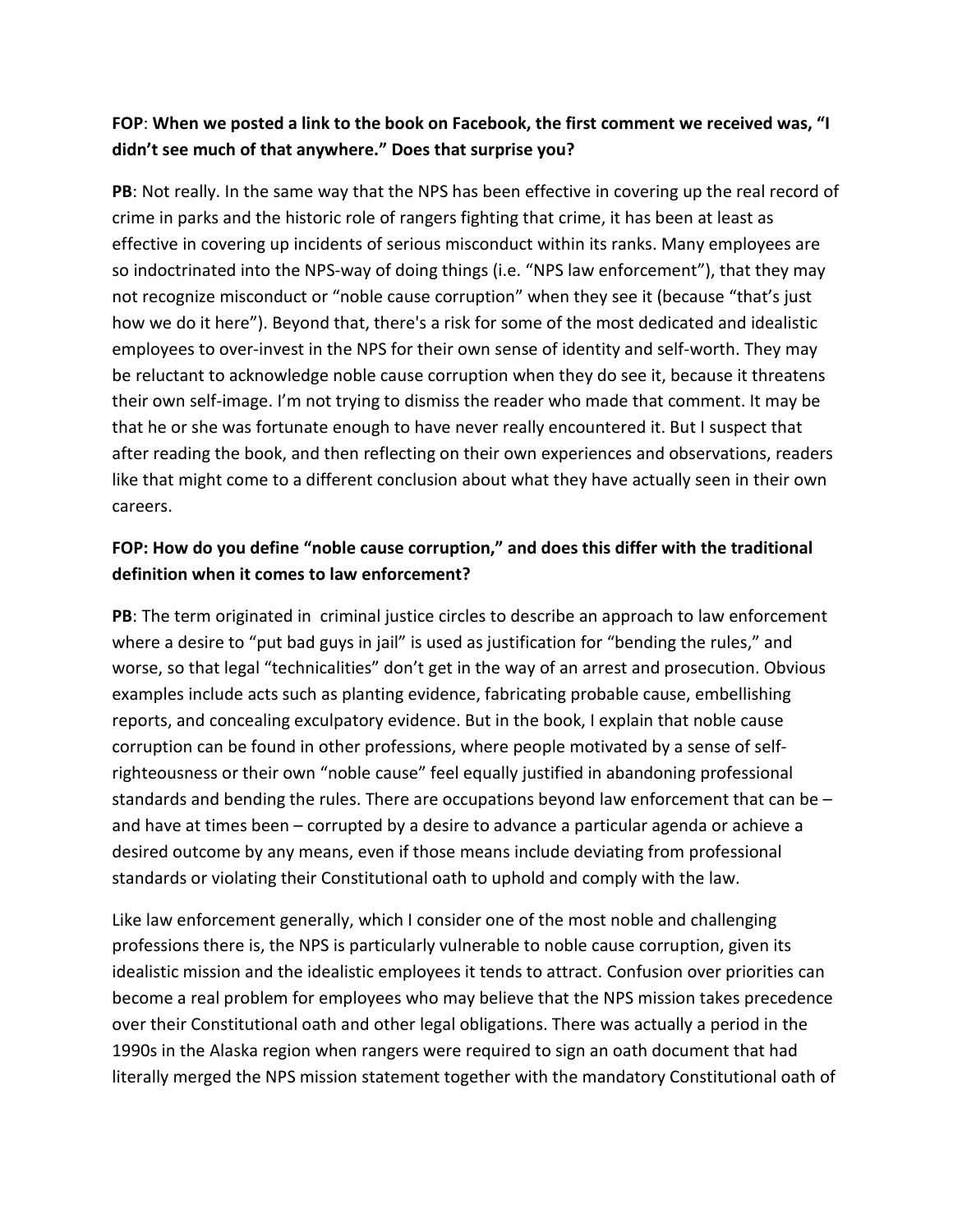office. That kind of pressure is a formula for confusion and the prospects for noble cause corruption.

But beyond just the mission, we sometimes see employees who are so wedded to the NPS itself – to the agency and its public image – that they will try to cover-up events and acts that might compromise that image, expose the agency to liability, or simply expose real problems. They mistakenly believe – or will at least argue – that they are actually helping the NPS by keeping quiet and hiding its problems. For them, the noble cause is protection of the Park Service's public image. That was one of the arguments that my own supervisors in Yosemite used when they tried to keep me from testifying about the illegal bugging that had occurred in the superintendent's office.

### **FOP: The book starts off with an extensive history of law enforcement in the National Park Service. Why do you consider this a foundation for understanding the NPS today?**

**PB**: There are several reasons.

Since at least the 1970s, around the time the Yosemite Mafia came together, the NPS has struggled in its approach to law enforcement. At a time when progressive departments in the U.S. were undergoing a real transformation, in the NPS an over-emphasis on "the ranger image" kept the agency from achieving real professionalism. Today, while things are much better for rangers (and for parks) than they were 30-40 years ago, an ambivalent and frequently dismissive approach to law enforcement accounts for most of the weaknesses we still see, including inconsistent funding and staffing levels, an ambiguous chain-of-command, and the inconsistent application of standards for performance and conduct. These problems are the result of deeply rooted cultural issues that have plagued the agency for decades and have yet to be addressed or even acknowledged. If we want to address these problems, we need to understand their historic roots.

There's a tendency to characterize many of the problems we see in the NPS today, including scandals that have received national attention, as a new phenomenon; the result of only recent changes and failures in leadership. But these problems have existed for decades. If we fail to recognize the historic nature of these problems and their long-standing nature, we may misdirect our focus and succumb to excuses and "remedies" that miss the mark and only make things worse.

Beyond that, I hope that a familiarization with the actual history of law enforcement in the NPS will help to dispel the false image that's been represented to the public about the actual levels of crime that occur in parks, and the critical role that rangers have long played in combating that crime. We need to challenge that false image and educate the public (as well as our elected and appointed officials) if we are to resist attacks coming from the outside directed at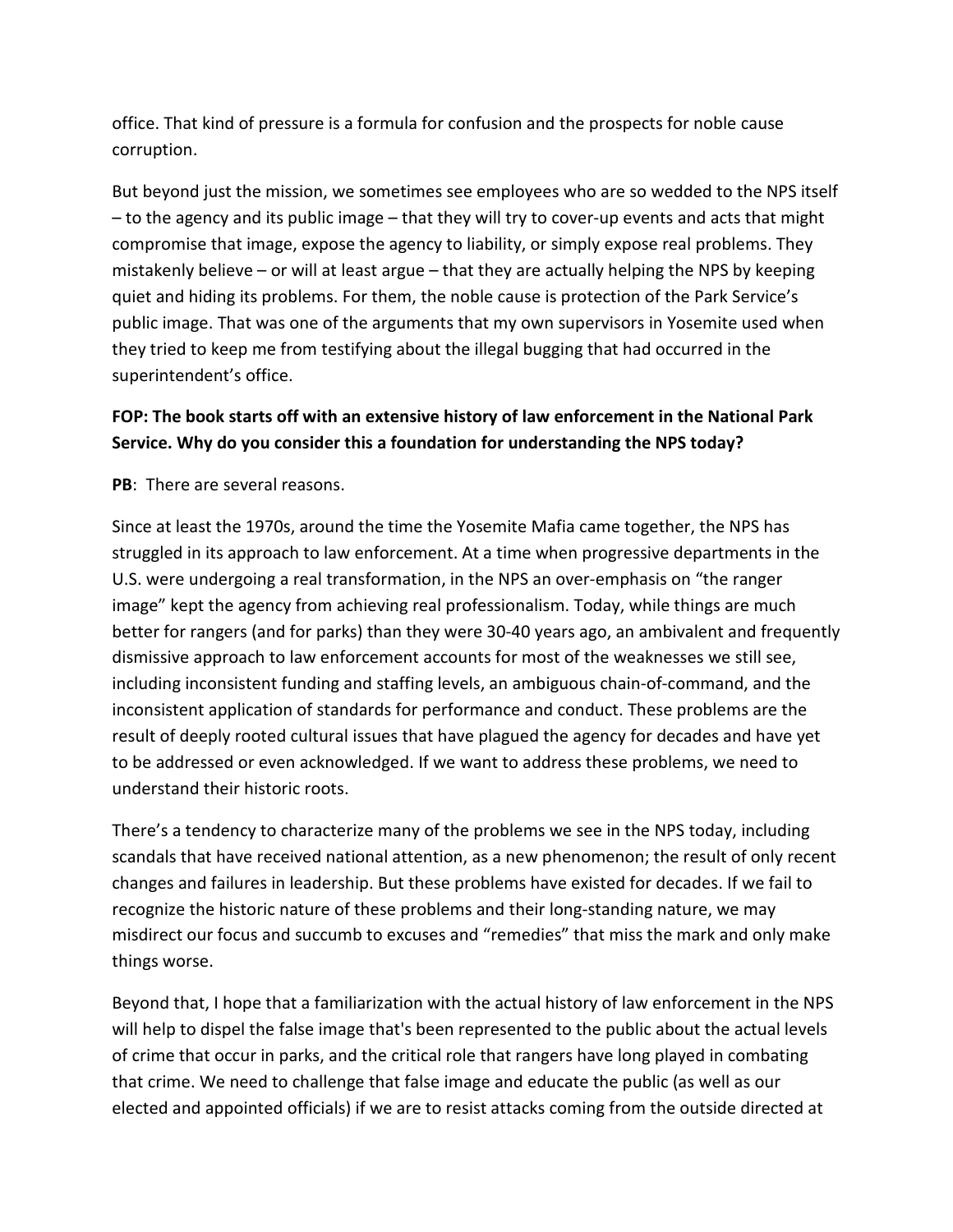land management law enforcement, and internal efforts to dismantle the real gains we have made in our law enforcement programs.

# **FOP: Any idea what changed between the foundation of the NPS, when managers called rangers the "police force" in the park, and the 1970s and 80s, when law enforcement and "police" became dirty words? What happened?**

That's one of the things that intrigued me and that I tried to resolve in my research. I think a number of factors need to be considered.

At least part of the answer lies in the types of folks who joined the NPS in the early 1970s, as part of a large recruitment effort known as the ranger intake program. I was a seasonal at the Grand Canyon at the time, and not a part of that group. But members of the intake program were cycling through Albright Training Center (co-located at the Grand Canyon). Some were my supervisors, as well. Even then, I was struck by the cavalier attitude exhibited by many of them toward law enforcement. I recall one interpreter supervisor I had who openly laughed about how funny it was that she, as recent pot-smoking college graduate, had been issued a gun and was now actually a federal law enforcement officer. I distinctly recall interacting with a number of other employees who were part of the ranger intake program, and it seemed to me that none of them took their law enforcement role very seriously. Notably, it was out of this group that the Yosemite Mafia came together.

Some readers are old enough to remember that It was not until the 1960s that serious reforms were directed at, and in many cases imposed upon, American law enforcement. [\(https://en.wikipedia.org/wiki/Police\\_reform\\_in\\_the\\_United\\_States\)](https://en.wikipedia.org/wiki/Police_reform_in_the_United_States). Prior to that, policing in the U.S. was a pretty unsophisticated affair. Few if any educational requirements existed, and most agencies did not even send their officers through a formal academy. Instead, they learned "on the job." Size and strength were major factors in recruitment and, not surprisingly, brutality was fairly common. It many ways, we had not come all that far from the days of the Old West, and in the East, law enforcement had a reputation more as a knuckle-dragging, billy-club swinging occupation, rather than a profession constrained by constitutional principles. Police and "cops" had a pretty bad image in America, reinforced by the highly publicized police response to events like the 1968 Democratic National Convention in Chicago along with the brutal police response the civil rights protests in the South. Rejection of that type of behavior and the associated image of law enforcement undoubtedly had an impact on the NPS and the younger group of people recruited into the NPS. But where the reaction across much of the country came in the form of a push for reforms to professionalize law enforcement, the NPS seems to have altogether rejected the idea of rangers as police officers or cops. The agency instead attempted to fabricate its own concept of LE. Acceptance of this approach was made all the easier by a highly romanticized self-image and a decentralized structure that left the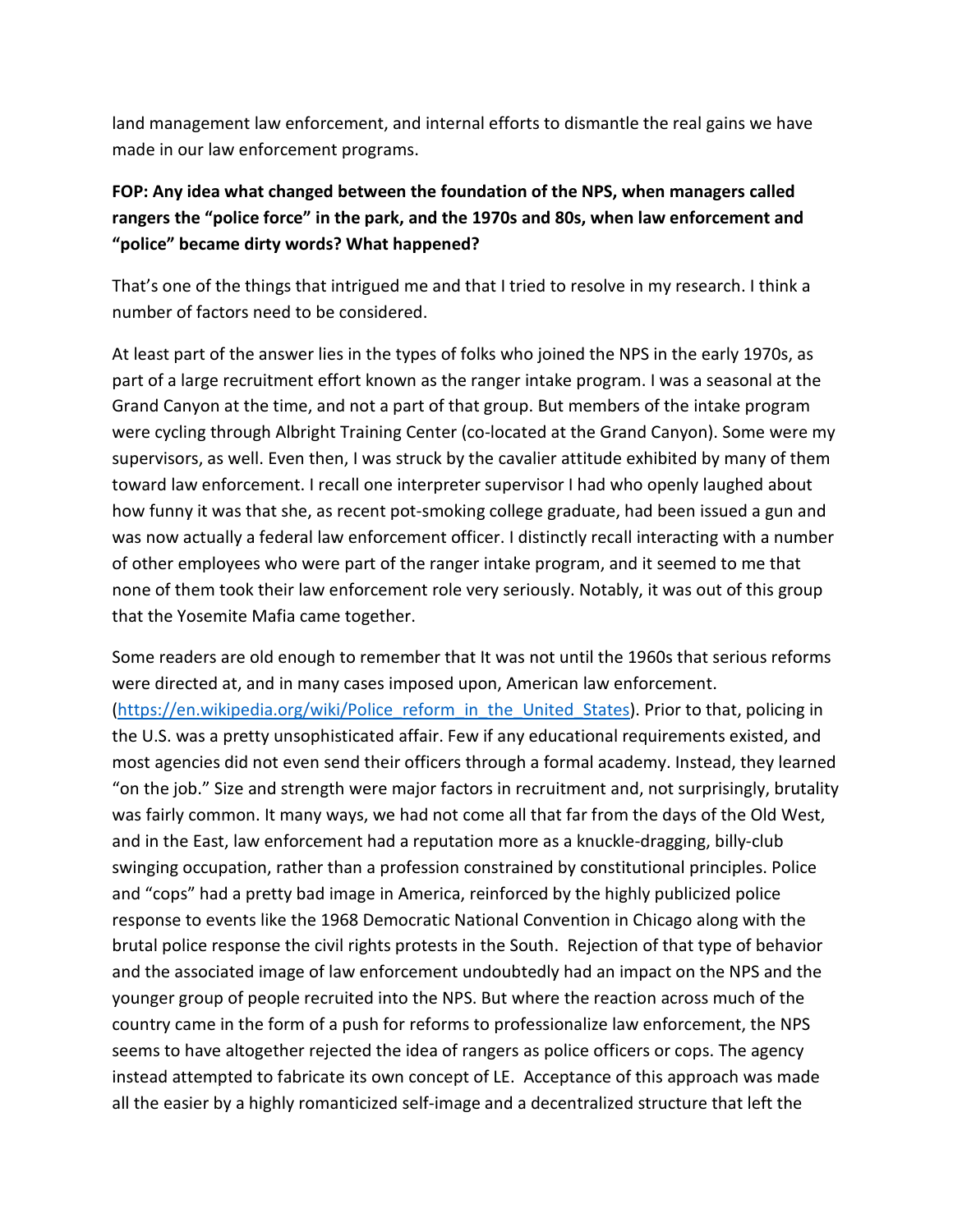agency absolutely clueless about the actual levels of crime that occurs in parks, and the extent to which rangers have historically sacrificed to combat that crime.

Next, recall that prior to passage of the 1976 General Authorities Act (P.L. 94-458), literally all employees in the NPS were vested with law enforcement (arrest) authority. But the Authorities Act rescinded that authority and limited delegation of law enforcement authority to only specially designated employees who were required to meet new training and performance standards imposed on the NPS by the Department of the Interior. That meant that many officials, including superintendents, chief rangers, and others, found themselves stripped of authority. That created real resentment among a sizeable portion of NPS management.

### **FOP: We've come a long way since then. But could it happen again, and what can be done to resist efforts to scale-back our law enforcement program?**

Absolutely, and we can see signs of a push-back in some of the legislation coming out of Congress, directed at our sister agencies, and in some of the things being expressed by the new administration. And, of course, much of the NPS leadership still harbors anti-law enforcement sentiments.

NPS management has long used worst-case examples as justification to diminish our LE role, while simultaneously advocating for low hiring standards, minimal training, and little if any real accountability. To resist efforts to further degrade support for NPS law enforcement, we need to push for *more* rigorous training, *more* stringent standards for hiring and retention, and *increased* accountability. We need to demand professionalism. Much of that effort needs to come from organizations like the FOP, which of course, played a key role in achieving the advances in benefits, training, and equipment that have been made for law enforcement rangers since the 1970s. To that end, it will be critical for current members of the ranger force to step up to the plate and assume leadership roles that will enable the U.S. Park Ranger Lodge of the FOP to continue into the future. Otherwise, we risk losing most of what we've gained.

**FOP: Your NPS career has been noted by the incidents you've described in your books, first the Yosemite whistle-blowing case from this book, and later, dealing with the NPS abuse of law enforcement power in** *The Case of the Indian Trader: Billy Malone and the National Park Service Investigation at Hubbell Trading Post***. In the interim, I'm sure there were hundreds of cases that were less political. When your name comes up, it's usually from these two events. When you look at your NPS career, what do you think about, the two cases, the many others, or a combination?**

**PB:** What strikes me most is how many other people have seen the same types of things or had similar experiences, but felt they were powerless to do anything about it or were just resigned to the situation, because that's just how things work in the NPS. I know I'm not the only one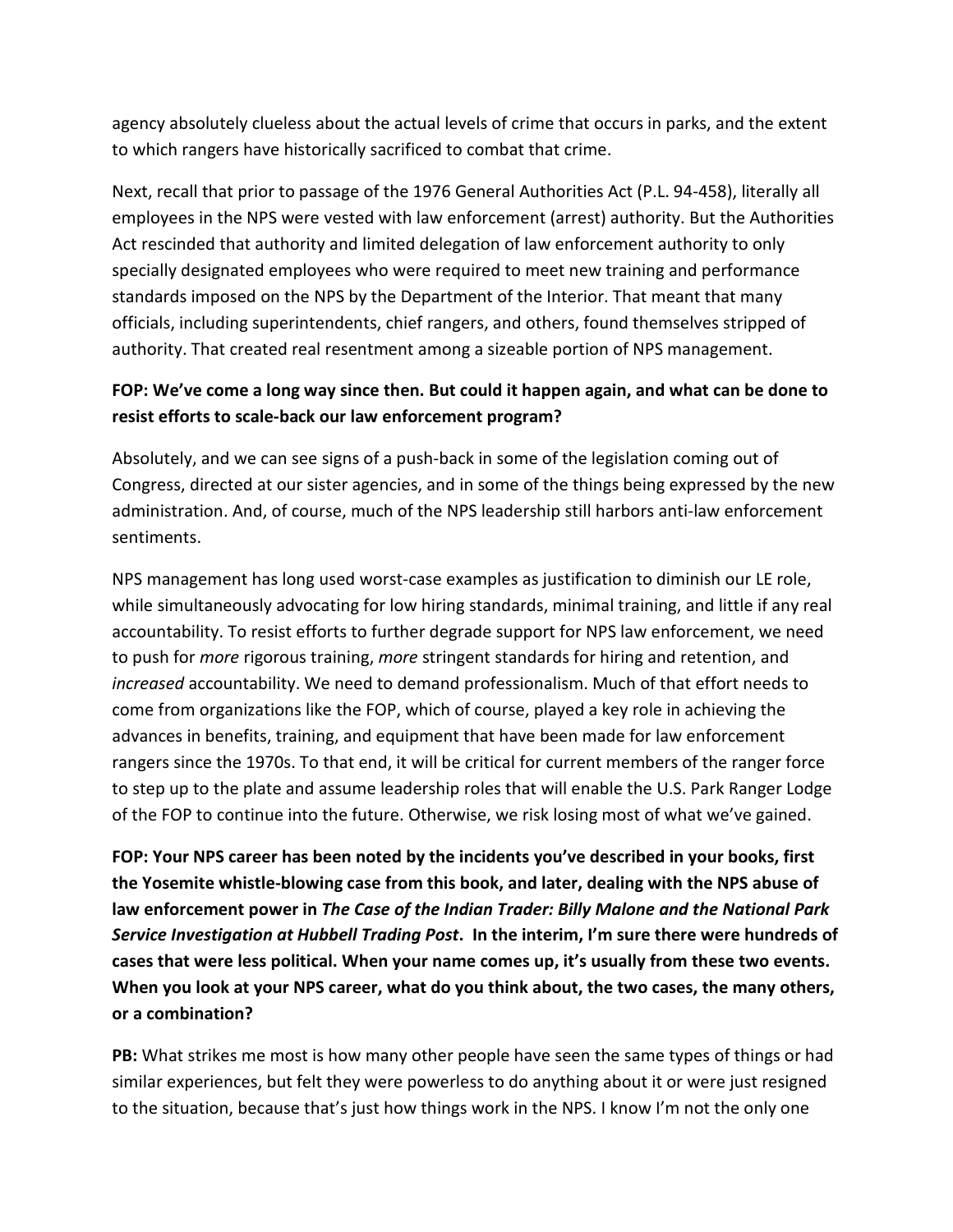who's encountered these types of problems or has seen these types of abuses. When I sit down with friends to reminisce, the conversation is filled with accounts of similar incidents. Many of the readers I hear from can't wait to share their own outrageous and frustrating experiences dealing with dishonest or abusive supervisors; absolutely crazy incidents and behavior that was never properly addressed. The extent to which this type of thing seems to occur in the NPS, but does not get addressed, underscores the importance of speaking out and sharing these accounts and attempting to educate employees about how often this sort of thing is actually occurring, and how damaging it really is to the NPS. Employees need to know how to react when they encounter serious misconduct or corruption in the workplace. Employees need to understand that they are not alone, and that are ways to confront this type of behavior without compromising their own sense of integrity and, hopefully, without ruining their own careers.

## **FOP: Finally, at the Lodge's request, you've talked with others who have blown the whistle on NPS wrongdoing. What advice do you have for those who will run into similar wrongdoing in the future?**

Let me share an answer I gave when I was asked a similar question a few years ago.

First and foremost, don't compromise yourself or your position by going along with what you know is wrong. Know the law and know the policies of the organization in which you work. Don't give anyone any ammunition to come after you, because they most certainly will come after you with everything they've got. Be uncompromisingly honest, even if it means not being a "team player." If you were at some point complicit in wrong-doing, admit it, up front. Don't compromise your credibility by lying or withholding information. Next, document, document, document. Keep meticulous records, and store duplicate copies of those records in a safe place. Seek out a trusted ally for support and advice. If you're lucky, that may be someone with whom you work, but be extremely cautious in assessing where that person's loyalties lie. Remember that the staff of your human resources or personnel office and even your agency's legal department is there to support the position of management and not necessarily you, no matter how "right" you are. Regrettably, even the OIG has on occasion abandoned whistle-blowers out of political expedience. Federal protections for whistle-blowers are weak to non-existent. Don't be deluded into romantic notions about whistle-blowing, thinking that doing the right thing by reporting misconduct will necessarily win you any friends, favors, or even gratitude. "Blowing the whistle" or even reporting misconduct through channels is not an easy or pleasant thing to do. But it *is* almost always the right thing do, and it is frequently a legal or policy requirement of the agency or organization in which you work. Conversely, failing to report serious misconduct can almost always be used against you. That prospect is worth considering in deciding whether or not to step forward to report something wrong. Organizations like the U.S. Park Ranger Lodge of the F.O.P, Public Employees for Environmental Responsibility (PEER), and other watch